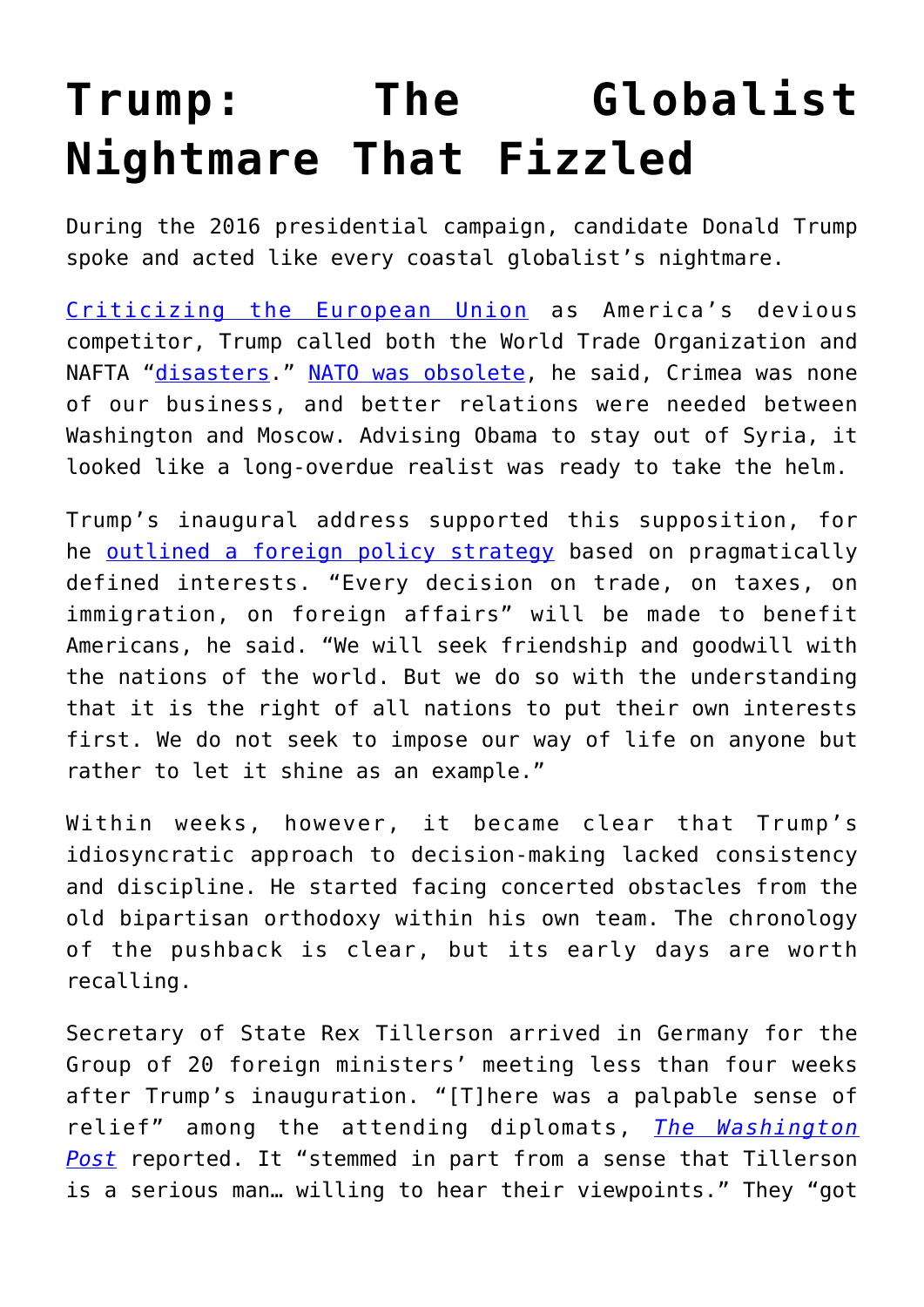the sense that there would be no radical shift in the U.S. stance toward Russia."

At the security conference in Munich two days later, Vice President Mike Pence [presented a thoroughly conventional view](https://www.c-span.org/video/?424248-1/vice-president-pence-remarks-munich-security-conference) [of world affairs](https://www.c-span.org/video/?424248-1/vice-president-pence-remarks-munich-security-conference). The U.S. "strongly supports NATO and will be unwavering in our commitment to this transatlantic alliance," Pence said, and went on to praise "our shared values" and "noble ideals – freedom, democracy, justice and the rule of law."

Defense Secretary James Mattis, who also attended the Munich conference, made similar points in a speech the following day. Matthis stated that **[President Trump had](http://www.realclearpolitics.com/video/2017/02/17/at_munich_conference_mattis_warns_of_arc_of_instability_on_natos_periphery.html)** "thrown his full support behind NATO." Alluding to Russia, he warned of threats "on multiple fronts as the arc of instability builds on NATO's periphery and beyond."

After Munich, Pence went to Brussels, [where on Feb. 20 he said](https://www.nytimes.com/2017/02/20/world/europe/pence-european-union-trump.html) [it was his privilege](https://www.nytimes.com/2017/02/20/world/europe/pence-european-union-trump.html) "on behalf of President Trump, to express the strong commitment of the United States to continued cooperation and partnership with the European Union." He reiterated [the pledge he made in Munich](https://apnews.com/article/8aedd92c8f7448dd96d9b44d537f1a21) that the Trump administration would "continue to hold Russia accountable" for the violence in eastern Ukraine.

The trans-Atlantic elite class was thrilled. ["Pence is looking](https://www.dispatch.com/news/20170217/pence-arrives-in-germany-for-meetings-with-world-leaders) [like an adult](https://www.dispatch.com/news/20170217/pence-arrives-in-germany-for-meetings-with-world-leaders)," said a delighted James Jeffrey, Obama's exdiplomat and a distinguished fellow at the Washington Institute for Near East Policy. "The question is will Trump listen to him?"

In the aftermath of his National Security Advisor [Michael T.](https://en.wikipedia.org/wiki/United_States_v._Flynn) [Flynn's demolition](https://en.wikipedia.org/wiki/United_States_v._Flynn) by Deep State operatives (a thoroughly sordid affair) the answer was clear. Trump left Flynn in the lurch. He could not resist the globalist straitjacket which the Russophobic, NATO-for-ever, pro-EU "foreign policy community" had been tailoring for him ever since his 2016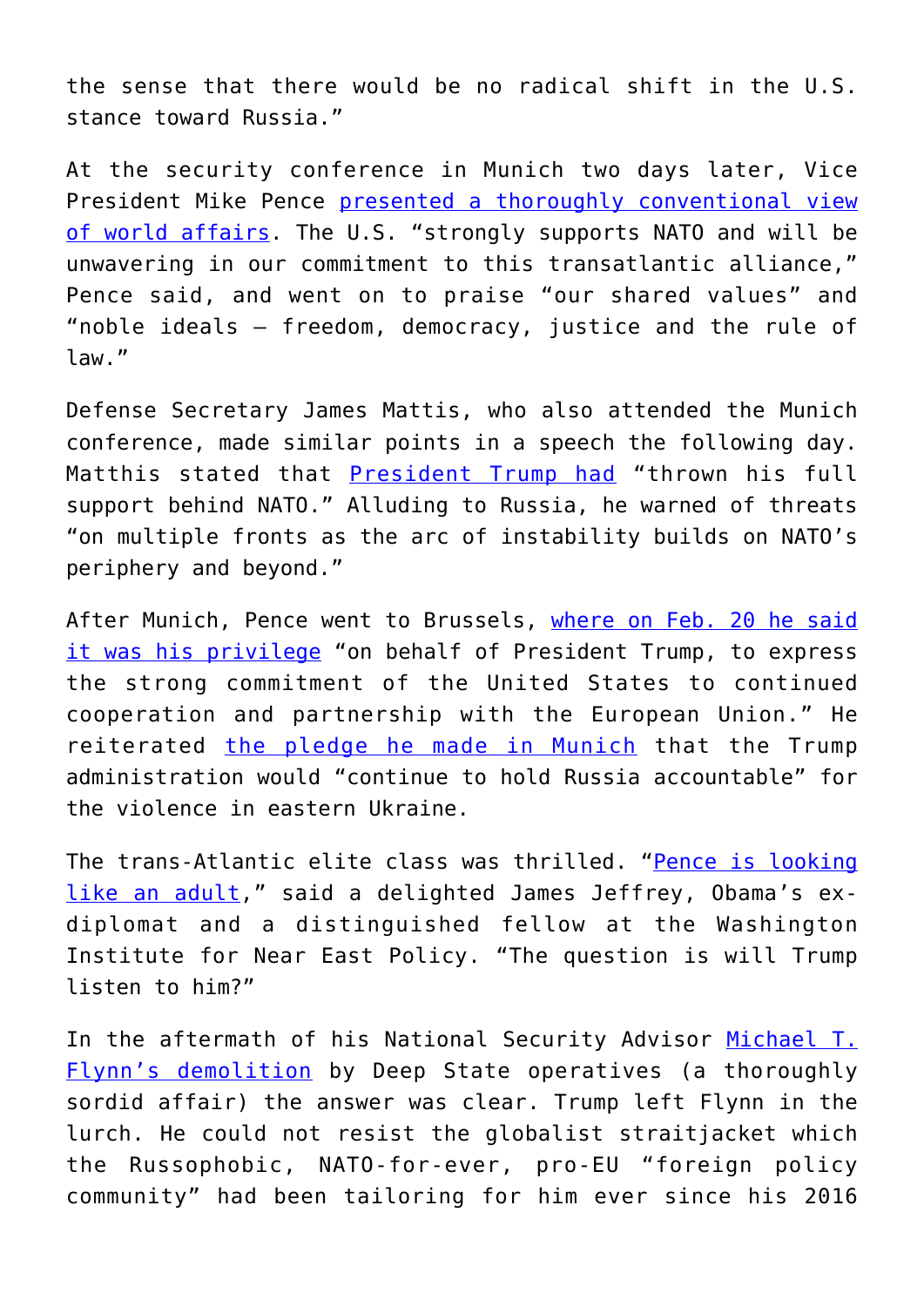victory.

This was followed [by Trump's appointment of Lt. Gen. H.R.](https://www.bbc.com/news/world-us-canada-39034452) [McMaster as Flynn's replacement](https://www.bbc.com/news/world-us-canada-39034452). In contrast to his predecessor, McMaster saw Russia as an implacable enemy. In May 2016 [he said Russia's annexation of Crimea](http://www.usnews.com/news/top-news/articles/2017-02-21/trumps-new-security-advisor-differs-from-him-on-russia-other-key-issues) and support for "rebels" in eastern Ukraine reflected Moscow's broader effort "to collapse the post-World War Two, certainly the post-Cold War, security, economic, and political order in Europe and replace that order with something that is more sympathetic to Russian interests." This ran counter to Trump's declared goals, and the bipartisan establishment was again delighted. "The selection encouraged Republicans who admire General McMaster and waged a behind-the-scenes campaign to persuade Mr. Trump to select him," [noted](https://www.nytimes.com/2017/02/20/us/politics/mcmaster-national-security-adviser-trump.html?_r=0) *[The New York Times](https://www.nytimes.com/2017/02/20/us/politics/mcmaster-national-security-adviser-trump.html?_r=0)*. Defense Secretary Jim Mattis, who had worked with General McMaster, encouraged him to take the job.

With McMaster's appointment I strongly suspected the game was up. With [Steve Bannon's removal as Trump's chief strategist](https://www.theguardian.com/us-news/2017/aug/18/steve-bannon-white-house-trump-administration) in Aug. 2017 I knew it was. The subsequent [grotesque absurdity of](https://www.chroniclesmagazine.org/article/john-boltons-long-overdue-departure) [John Bolton's appointment](https://www.chroniclesmagazine.org/article/john-boltons-long-overdue-departure) as National Security Advisor in March 2018 was neither here nor there.

We have seen coups of sorts in Washington before. The one against Trump was of a different order of magnitude. It had been plotted well before he was inaugurated. Key power nodes had always refused to acknowledge the legitimacy of this presidency, and they remained relentless in their opposition throughout Trump's tenure. The exercise was unprecedented in the U.S., but the operatives did it in Kiev, Belgrade, Tbilisi, and elsewhere and pronounced it marvelous. Why not here? The Constitution had been a near-dead letter for decades anyway.

The only way to counter the coup would have been for Trump to proceed with shock and awe in early 2017, including a vigorous campaign of legal prosecutions against, and related to,